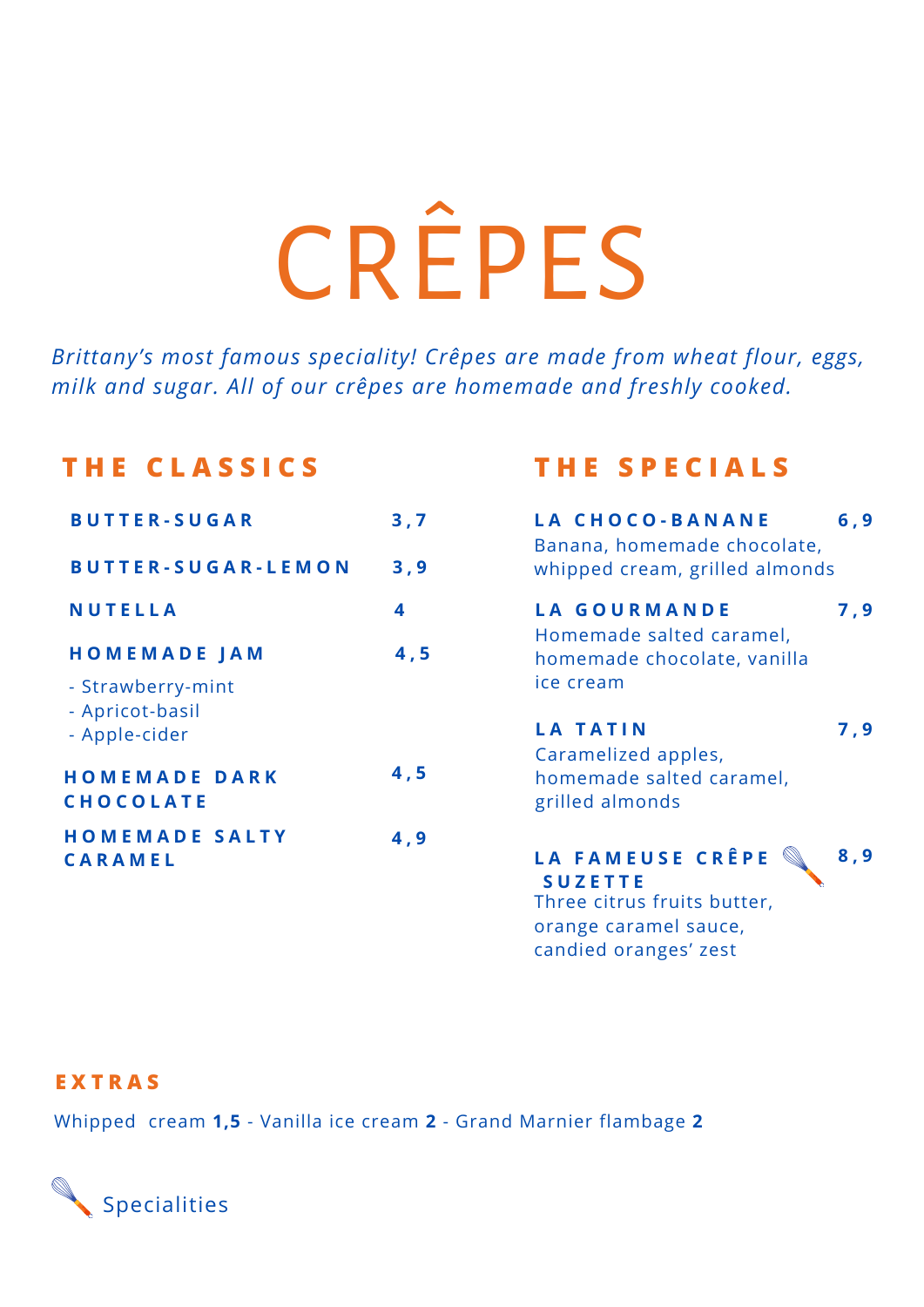## GALETTES

*Galettes, the savoury version of the well-known Breton crêpes, are made with buckwheat flour. The batter is gluten and lactose-free.*

#### **T H E C L A S S I C S T H E S P E C I A L S**

| LA GRATINÉE                    | 4,9 |
|--------------------------------|-----|
| Emmental cheese and salad      |     |
|                                |     |
|                                |     |
| LA DUO                         | 5,9 |
| Ham, emmental cheese and salad |     |
|                                |     |

| <b>LA POPEYE</b>             | 6.9 |
|------------------------------|-----|
| Fresh spinach, egg, emmental |     |
| cheese                       |     |

**L A C O M P L E T E** Ham, emmental cheese, egg and salad



### **L A P R O V E N Ç A L E**

**L A F E R M I È R E**

**9 , 9**

**9 , 9**

Caramelized onions, emmental cheese, grilled bell peppers, salad

Brie cheese, caramelized onions, apples, walnuts, honey, salad

**L A B I Q U E T T E** Grilled goat cheese, dried tomatoes pesto, emmental cheese, salad **9 , 9**

#### **L ' A T L A N T I Q U E** Smoked salmon, fresh spinach, savoury lemon whipped cream

**9 , 9**

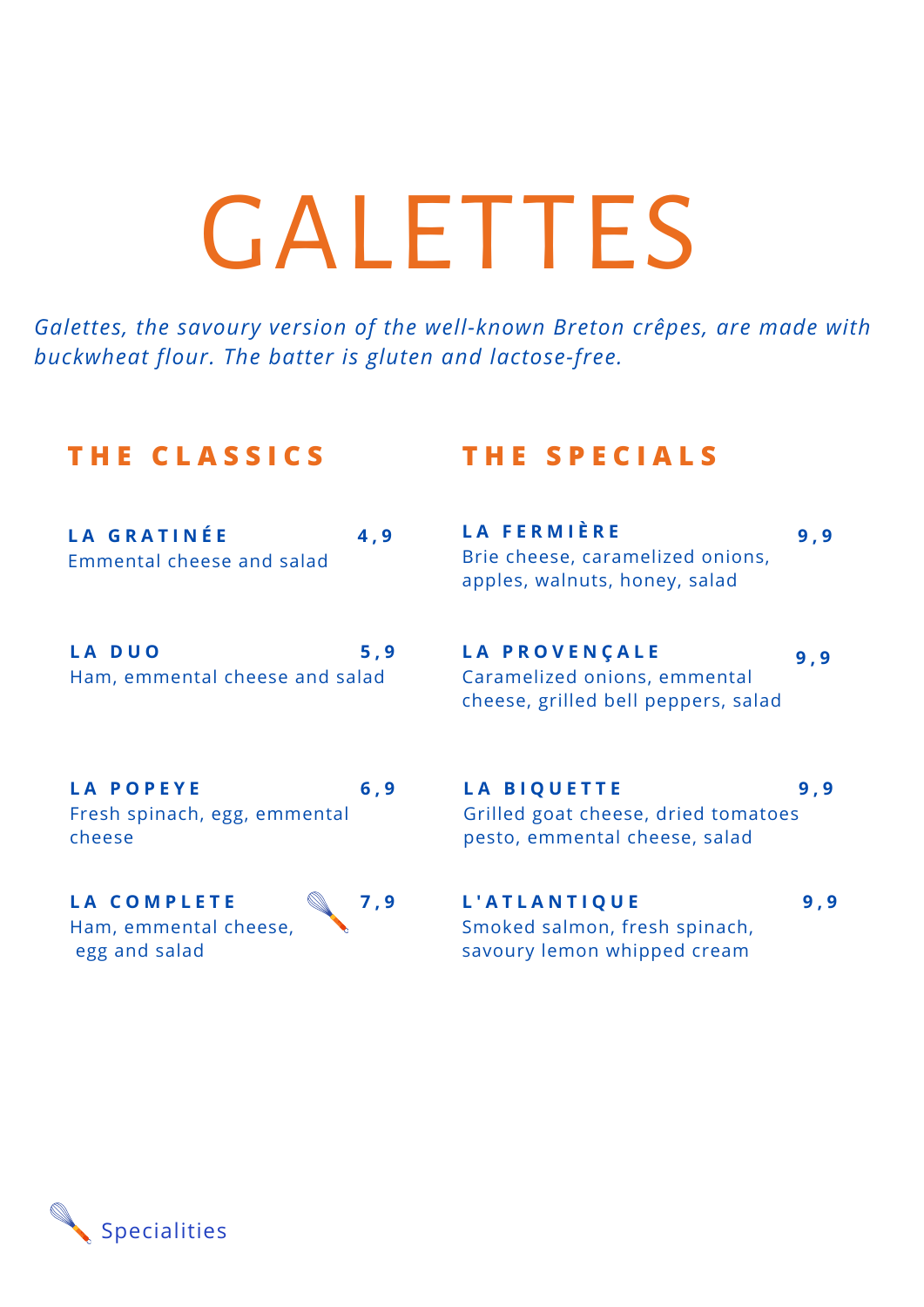## DRINKS

*Come and discover our local Dutch products and selection of authentic French specialities : our coffee is freshly roasted in Amsterdam, our traditional cider originates from Normandie and our organic juices and kombuchas are Dutch-made*

#### **H O T D R I N K S**

| <b>ESPRESSO</b>           | 2.5                     | <b>FRAPPU</b>           |
|---------------------------|-------------------------|-------------------------|
| <b>DOUBLE ESPRESSO</b>    | 2.9                     | <b>KOMBUC</b>           |
| <b>AMERICANO</b>          | 2.5                     | Ginger-ma               |
| <b>CAPPUCCINO</b>         | 3.2                     |                         |
| <b>LATTE</b>              | 3.5                     | ORGANI<br>Apple, 25 d   |
| <b>CHAI LATTE</b>         | 4                       | Pear, 25 cl             |
| <b>FRESH MINT TEA</b>     | 3.5                     | Apple-pear              |
| <b>FRESH GINGER TEA</b>   | 3.5                     | Apple-blac              |
| <b>TEAS/HERBAL TEAS</b>   | $\overline{\mathbf{3}}$ | <b>ICED TEA</b>         |
| <b>HOT CHOCOLATE</b>      | 3                       | Peach-Jasn<br>Lemon-Ler |
| <b>HOT CHOCOLATE WITH</b> | 3.5                     |                         |
| WHIPPED CREAM             |                         | SQUASH                  |
|                           |                         |                         |

**D E C A F A V A I L A B L E O R O A T M I LK** ADDITIONNAL GINGER/MINT/LEMON +0.30 **+ 0 , 3 0**

**A L C O H O L - F R E E**

**G A L I P E T T E C I D E R 0 %**

Without alcohol, 33 cl

**4**

### **C O L D D R I N K S**

| 2.5             | <b>FRAPPUCCINO</b>                                                     | 4.5                     |
|-----------------|------------------------------------------------------------------------|-------------------------|
| 2.9             | <b>KOMBUCHA BIMSTER</b>                                                | 4                       |
| 2.5             | Ginger-mango, 33 cl                                                    |                         |
| 3.2<br>3.5<br>4 | ORGANIC JUICE OLMENHORST<br>Apple, 25 cl                               |                         |
| 3.5<br>3.5      | Pear, 25 cl<br>Apple-pear, 25 cl<br>Apple-blackberry, 25 cl            | 3                       |
| 3<br>3<br>3.5   | <b>ICED TEA WALDEN</b><br>Peach-Jasmin 25 cl<br>Lemon-Lemongrass 25 cl | 3.5                     |
|                 | SQUASH<br>Grenadine, 25 cl<br><b>Mint, 25 cl</b>                       | 2.7                     |
|                 | <b>GRENADINE SQUASH WITH</b><br>MILK                                   | $\overline{\mathbf{3}}$ |
| 4               | <b>BOTTLED WATER EARTH</b><br>Still or sparkling, 33 cl                | 2.75                    |

|  | Still or sparkling, 33 cl |  | 2.75 |  |
|--|---------------------------|--|------|--|
|  | Still or sparkling, 75 cl |  | 5.75 |  |